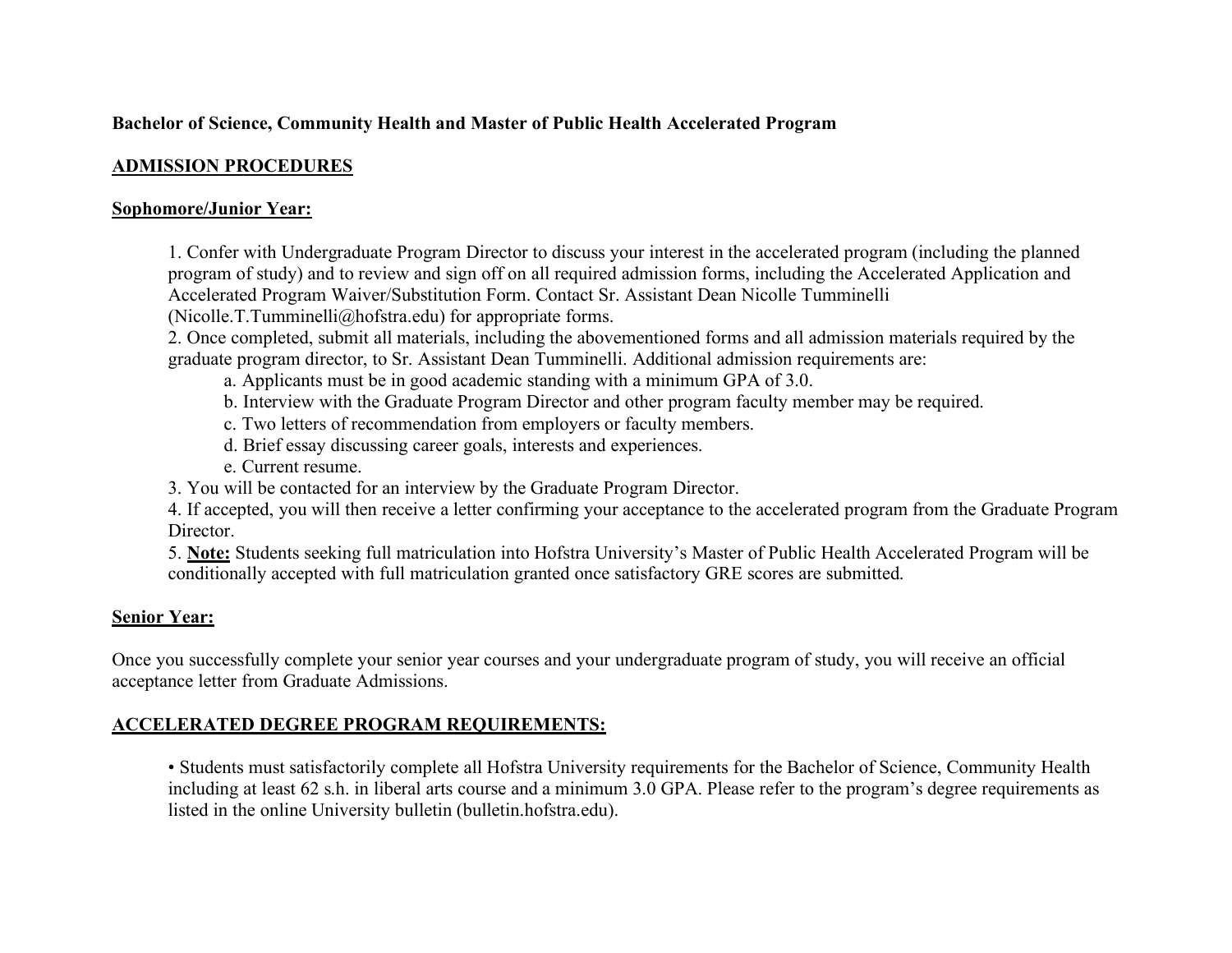• Students must satisfactorily complete all Hofstra University requirements for the Master of Public Health with a minimum 3.0 GPA. Please refer to the program's degree requirements as listed in the online University bulletin [\(bulletin.hofstra.edu\)](https://bulletin.hofstra.edu).

| <b>Term: Fall Year One</b>             |     |    | <b>Term: Spring Year One</b>      |           |             |  |  |
|----------------------------------------|-----|----|-----------------------------------|-----------|-------------|--|--|
| Course Number & Title                  | Cr. | LA | Course Number & Title             | Cr.       | LA          |  |  |
| WSC 001- Composition                   | 3   | 3  | WSC $002$ – Composition           | 3         | 3           |  |  |
| Humanities Distribution                | 3   | 3  | Liberal Arts Elective             | 3         | 3           |  |  |
| (Select with advisement.)              |     |    | (Select with advisement.)         |           |             |  |  |
| Liberal Arts Elective                  | 3   | 3  | <b>BIO 003 OR BIO 004</b>         | 3         | 3           |  |  |
| (Select with advisement.)              |     |    | (Includes a "0" credit lab)       |           |             |  |  |
| <b>LIBR 001</b>                        |     |    | HPR 114- Applied Nutrition,       | 3         |             |  |  |
|                                        |     |    | Diet, and Exercise                |           |             |  |  |
| <b>HPR 066</b>                         | 3   |    | HPR 117- Health Counseling Issues | 3         |             |  |  |
| Drugs and Alcohol                      |     |    |                                   |           |             |  |  |
| HPR 062- Personal and Community Health | 3   |    | Any Elective                      |           |             |  |  |
|                                        |     |    |                                   |           |             |  |  |
| Term credit total                      | 16  | 10 | Term credit total                 | <b>16</b> | $\mathbf o$ |  |  |

#### **SAMPLE PLAN OF STUDY IN THE ACCELERATED PROGRAM:**

| <b>Term: Fall Year Two</b>                                                                             |                  |    | <b>Term: Spring Year Two</b>             |     |              |  |  |
|--------------------------------------------------------------------------------------------------------|------------------|----|------------------------------------------|-----|--------------|--|--|
| Course Number & Title                                                                                  | Cr.              | LA | Course Number & Title                    | Cr. | LA           |  |  |
| HSCI 103- Human Anatomy and Physiology I                                                               | 4                |    | HSCI 105-Human Anatomy and Physiology II |     | 4            |  |  |
| HSCI 103 Lab                                                                                           | $\boldsymbol{0}$ |    | HSCI 105 Lab                             |     |              |  |  |
| RHET 001 Oral Communication (CP) OR RHET 007<br>(CP) Public Speaking OR RHET 011- Voice and<br>Diction | 3                | 3  | SOC 004 (BH) - Contemporary Society      |     | $\mathbf{3}$ |  |  |
| Liberal Arts                                                                                           |                  |    | Liberal Arts Elective                    |     | 3            |  |  |
| (Select with advisement.)                                                                              |                  |    | (Select with advisement.)                |     |              |  |  |
| HPR 071- Chronic and Communicable Diseases                                                             | 3                |    | <b>HPR</b> Elective                      |     |              |  |  |
|                                                                                                        |                  |    | (Select with advisement.)                |     |              |  |  |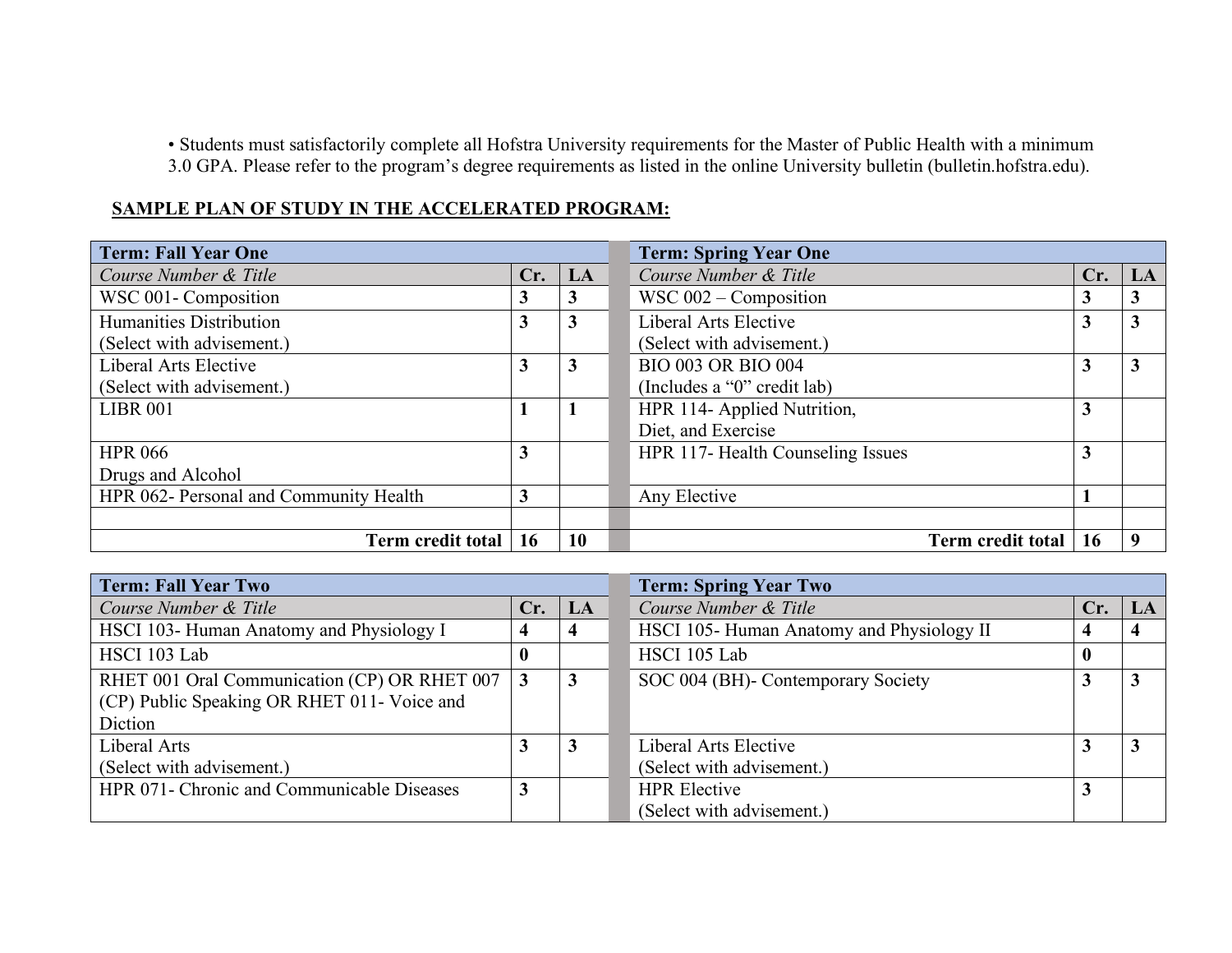| HPR 075- Life Cycle Sexual Health |    | <b>HPR</b> Elective<br>(Select with advisement.) |           |
|-----------------------------------|----|--------------------------------------------------|-----------|
|                                   |    |                                                  |           |
| Term credit total   16            | 10 | Term credit total   16                           | <b>10</b> |

| <b>Term: Fall Year Three</b>              |     |              | <b>Term: Spring Year Three</b>                  |           |                         |  |  |
|-------------------------------------------|-----|--------------|-------------------------------------------------|-----------|-------------------------|--|--|
| Course Number & Title                     | Cr. | LA           | Course Number & Title                           | Cr.       | LA                      |  |  |
| PSY 001: Introduction to Psychology       | 4   | 4            | <b>PSY Elective</b>                             | 3         | 3                       |  |  |
|                                           |     |              | (Select with advisement.)                       |           |                         |  |  |
| CSC 005-Overview of Computer Science (CS) | 3   | $\mathbf{3}$ | Natural Science/Computer Science Distribution   | 3         | $3 - 4$                 |  |  |
|                                           |     |              | (Select with advisement.)                       |           |                         |  |  |
| Liberal Arts Elective                     | 3   | 3            | Recommended: PSY 040: Statistics                | 4         | $\overline{\mathbf{4}}$ |  |  |
| (Select with advisement.)                 |     |              | OR SOC 180: Statistics                          |           |                         |  |  |
|                                           |     |              | (Other options exist. Select with advisement.)  |           |                         |  |  |
| HPR 070- Epidemiology                     | 3   |              | HPR 063- Healthcare Systems and Services        | 3         |                         |  |  |
| <b>HPR</b> Elective                       | 3   |              | HPR 116- Planning, Implementing, and Evaluating | 3         |                         |  |  |
| (Select with advisement.)                 |     |              | <b>Community Health Programs</b>                |           |                         |  |  |
|                                           |     |              |                                                 |           |                         |  |  |
|                                           |     |              |                                                 |           |                         |  |  |
| Term credit total                         | 16  | 10           | Term credit total                               | <b>16</b> | $10-$                   |  |  |
|                                           |     |              |                                                 |           | 11                      |  |  |

| <b>Term: Fall Year Four</b>                     | <b>Term: Spring Year Four</b> |    |                                               |     |    |  |
|-------------------------------------------------|-------------------------------|----|-----------------------------------------------|-----|----|--|
| Course Number & Title                           | Cr.                           | LA | Course Number & Title                         | Cr. | LA |  |
| MPH 200 - Introduction to Public Health         |                               |    | MPH 202- Epidemiology I                       |     |    |  |
| MPH 204 – Social and Behavioral Determinants of | $\mathbf{3}$                  |    | MPH 205 – Public Health Program Planning and  | 3   |    |  |
| Health                                          |                               |    | Evaluation                                    |     |    |  |
| HPR 157A – Field Experience: Community Health   | $\mathbf{3}$                  |    | MPH 210: Public Health Policies and Systems   |     |    |  |
| Liberal Arts Elective                           |                               | 3  | HPR 157B – Field Experience: Community Health | 3   |    |  |
| (Select with advisement.)                       |                               |    |                                               |     |    |  |
| Liberal Arts Elective                           |                               | 3  | Any Elective                                  |     |    |  |
| (Select with advisement.)                       |                               |    |                                               |     |    |  |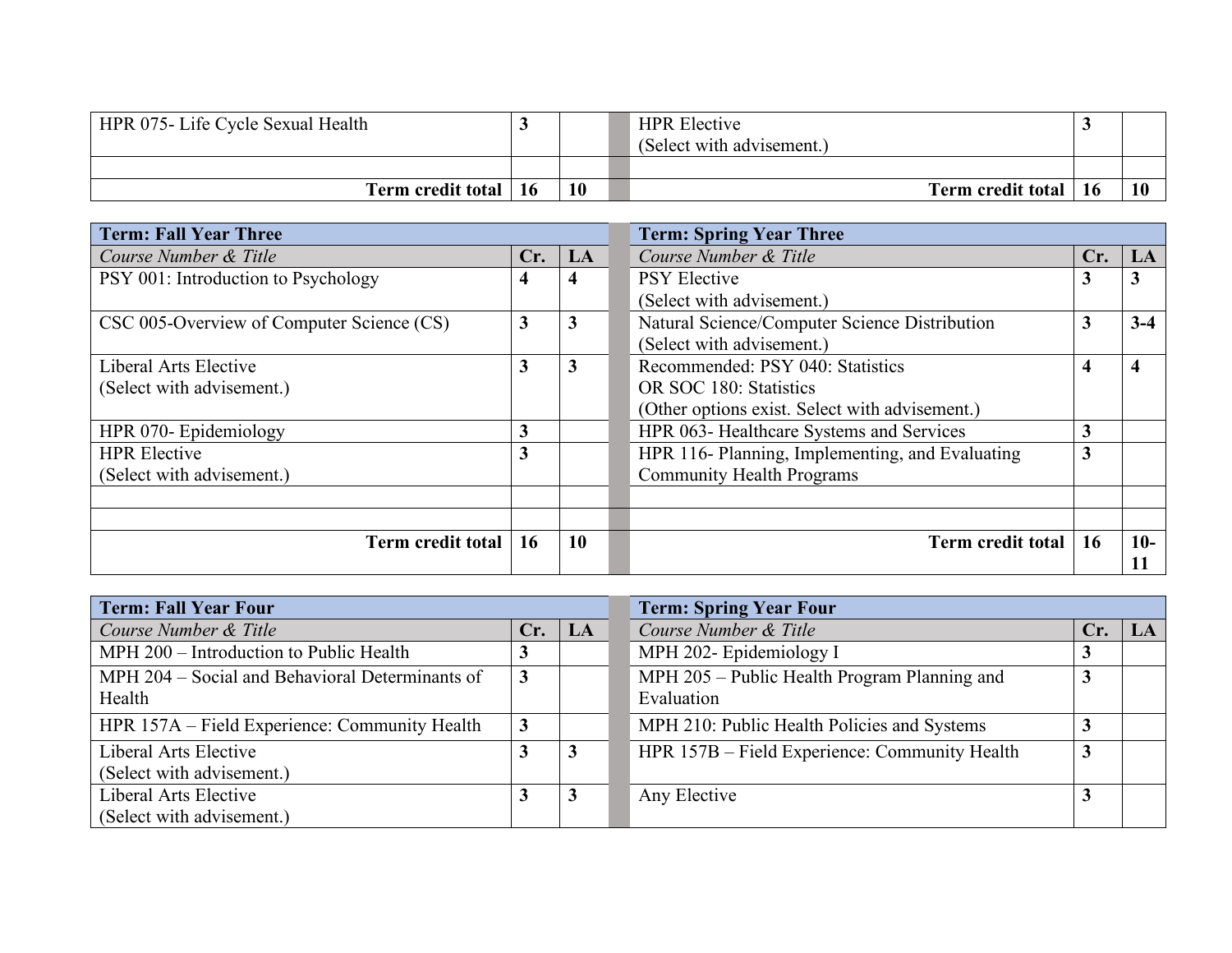| T <sub>1</sub><br>Any Elective |     |     |                   |                     |  |
|--------------------------------|-----|-----|-------------------|---------------------|--|
|                                |     |     |                   |                     |  |
| Term credit total              | . . | - 0 | Term credit total | $\rightarrow$<br>15 |  |

| <b>Term: Summer Session I Year Four</b> |     |    | <b>Term: Summer Session II Year Four</b>        |     |  |  |
|-----------------------------------------|-----|----|-------------------------------------------------|-----|--|--|
| Course Number & Title                   | Cr. | LA | Course Number & Title                           | Cr. |  |  |
| <b>MPH</b> Elective                     | J   |    | MPH 220 - Environmental and Occupational Health |     |  |  |
| (Select with advisement.)               |     |    |                                                 |     |  |  |
|                                         |     |    |                                                 |     |  |  |
|                                         |     |    |                                                 |     |  |  |
|                                         |     |    |                                                 |     |  |  |
|                                         |     |    |                                                 |     |  |  |
|                                         |     |    |                                                 |     |  |  |
|                                         |     |    |                                                 |     |  |  |
| Term credit total 3                     |     |    | Term credit total                               |     |  |  |

| <b>Term: Fall Year Five</b>                      |           |    | <b>Term: January Year Five</b>                     |     |    |
|--------------------------------------------------|-----------|----|----------------------------------------------------|-----|----|
| Course Number & Title                            | Cr.       | LA | Course Number & Title                              | Cr. | LA |
| MPH $203 - Biostatistics I$ and MPH 206:         | 4         |    | MPH 222 – Research Methods for Qualitative Studies | 2   |    |
| Biostatistics and Epidemiology Lab               |           |    |                                                    |     |    |
| MPH 221- Research Methods for Quantitative       | 3         |    |                                                    |     |    |
| <b>Studies</b>                                   |           |    |                                                    |     |    |
| MPH 229 – Public Health Professional Development | $\bf{0}$  |    |                                                    |     |    |
| Seminar                                          |           |    |                                                    |     |    |
| MPH 230 – Internship and Leadership Seminar      | 3         |    |                                                    |     |    |
|                                                  |           |    |                                                    |     |    |
|                                                  |           |    |                                                    |     |    |
|                                                  |           |    |                                                    |     |    |
| Term credit total                                | <b>10</b> |    | Term credit total                                  |     |    |